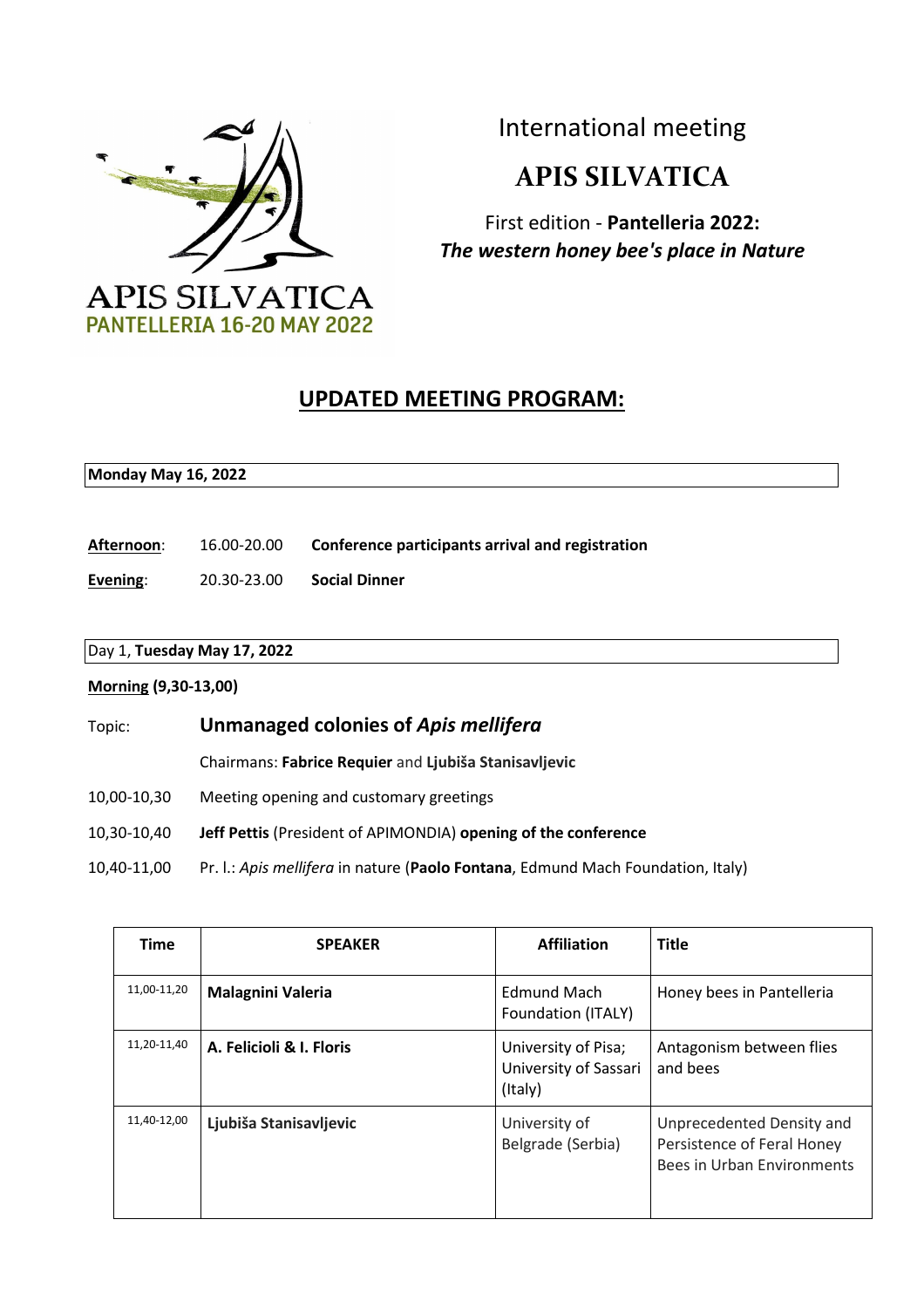|             |                      |                                                                                                           | of a Large SE-European City<br>(Belgrade, Serbia)                                                      |
|-------------|----------------------|-----------------------------------------------------------------------------------------------------------|--------------------------------------------------------------------------------------------------------|
| 12,00-12,20 | Z. Lipinski          | Institute of Animal<br>Reproduction and<br>Food Research of<br>the Polish Academy<br>of Sciences (Poland) | Swarming, absconding,<br>migration and related<br>phenomena in unmanaged<br>honeybees (Apis mellifera) |
| 12,20-12,40 | <b>Jeff Pettis</b>   | President of<br><b>APIMONDIA</b>                                                                          | Wild and managed Apis in<br>Groix island (France)                                                      |
| 12,40-13,00 | <b>Stefano Reale</b> | Istituto<br>Zooprofilattico<br>Sperimentale della<br>Sicilia (Italy)                                      | Molecular profiles to<br>estimate the genetic<br>variability in the Sicilian<br>honeybee population    |

**Coffee break corner: Bar open from 10.00 to 12.00 am** 

#### **Afternoon (14,00-17,00):**

### Topic: **The conservation of** *Apis mellifera* **subspecies**

#### Chairmans: **Joann Sy** and **Paolo Fontana**

14,30-15,00 Pr. l.: Genetic research on *Apis mellifera* ssp. (**Per Kryger**, Aarhus University, Denmark)

| <b>Time</b> | <b>SPEAKER</b>           | <b>Affiliation</b>                      | <b>Title</b>                                                                                                                                                                                       |
|-------------|--------------------------|-----------------------------------------|----------------------------------------------------------------------------------------------------------------------------------------------------------------------------------------------------|
| 15,00-15,20 | <b>Fani Hatjina</b>      | Institute of Animal<br>Science (Greece) | Preservation and selection of<br>local Greek honey bees in the<br>island of Gavdos/ SafeAgroBee<br>project                                                                                         |
| 15,20-15,40 | <b>Tjeerd Blacquiere</b> | <b>Natural Beekeeping</b><br>Trust      | Darwin Black Box protocol in<br>the Netherlands and a<br>reflection on the threat of<br>artificial selection and man-<br>mediated movement of<br>colonies on the genetic<br>diversity of honeybees |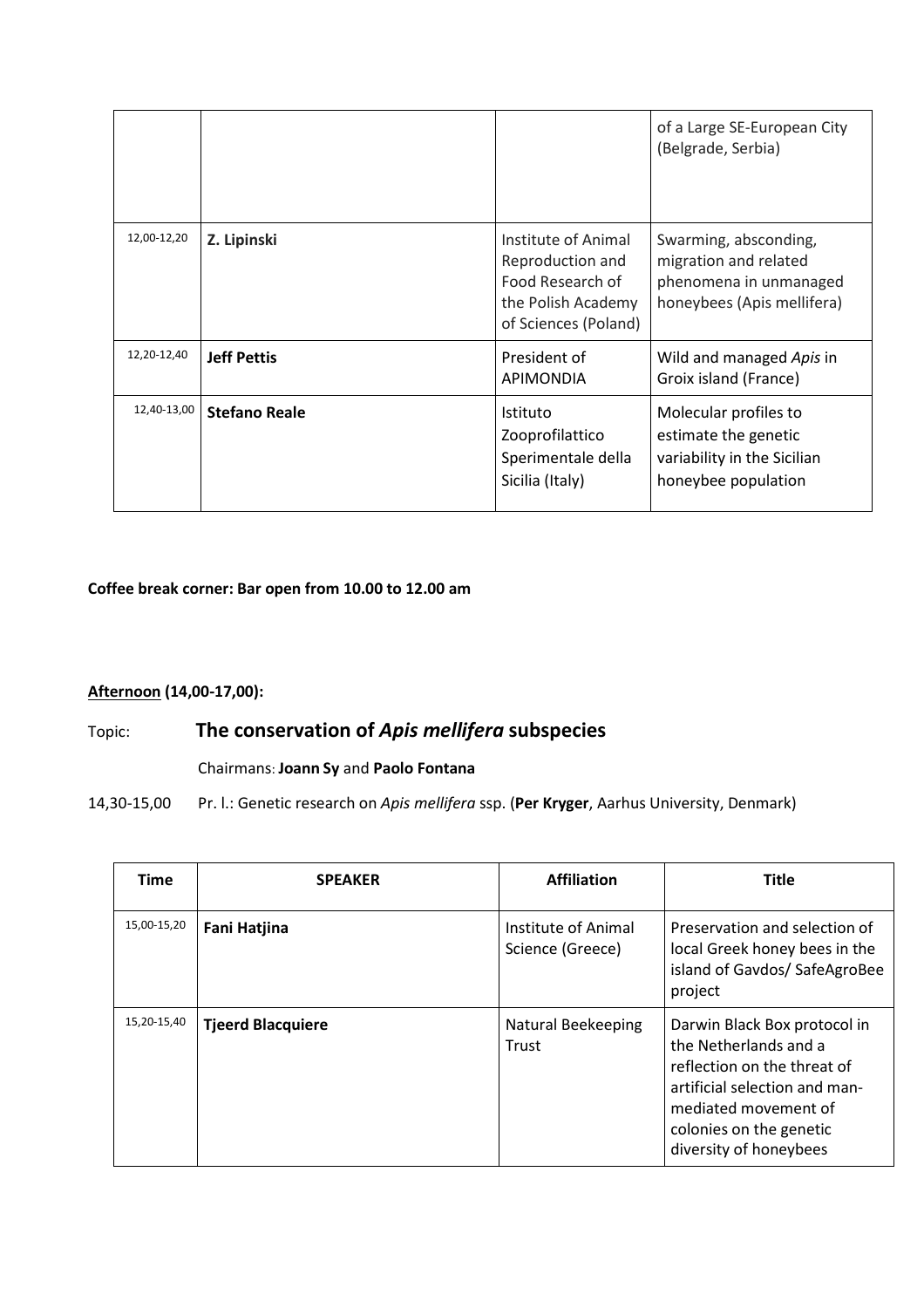| 15,40-16,00 | Cecilia Costa          | Council for<br>Agricultural Research<br>and Economics (Italy) | Robust local populations:<br>lessons learned                                   |
|-------------|------------------------|---------------------------------------------------------------|--------------------------------------------------------------------------------|
| 16,00-16,20 | Hayatu Usman Dukku     | Abubakar Tafawa<br><b>Balewa University</b><br>(Nigeria)      | The conservation of local<br>honey bee populations: The<br>African perspective |
| 16,20-16,40 | Nicolas Laarman        | POLLINIS (France)                                             | Gene modified bee: a false<br>solution for beekeeping and<br>conservation      |
| 16,40-17,00 | <b>Antonio Nanetti</b> | Council for<br>Agricultural Research<br>and Economics (Italy) | The project MediBees                                                           |
|             |                        |                                                               |                                                                                |

#### **Coffee break corner: Bar open from 3.30 to 5.30 pm**

**18,00-19,00 –** First round table for the definition of a collegial document for the protection of the unmanaged colonies of *Apis mellifera* (**Pantelleria Declaration**) – Chairman Paolo Fontana

| Day 2, Wednesday 18 May 2022 |  |
|------------------------------|--|
| <b>Morning (9,30-13,00)</b>  |  |

## Topic: **Interaction between managed and unmanaged bees, and wild bees**  Chairmans: **Antonio Felicioli** and **Jeff Pettis**

10,00-10,30 Pr. l.: Interaction honey bee vs. other bees (**Laura Bortolotti**, Council for Agricultural Research and Economics, Italy)

| Time        | <b>SPEAKER</b>           | <b>Affiliation</b>                                            | <b>Title</b>                                                                                |
|-------------|--------------------------|---------------------------------------------------------------|---------------------------------------------------------------------------------------------|
| 10,30-10,50 | <b>Francesca Coppola</b> | University of Pisa<br>(Italy)                                 | Interspecific trophic<br>breakdown of the pollen<br>source between wild and<br>managed bees |
| 10,50-11,10 | Giovanni Cilia           | Council for<br>Agricultural Research<br>and Economics (Italy) | Honey bee pathogen<br>spillover to wild pollinators<br>in North Italy                       |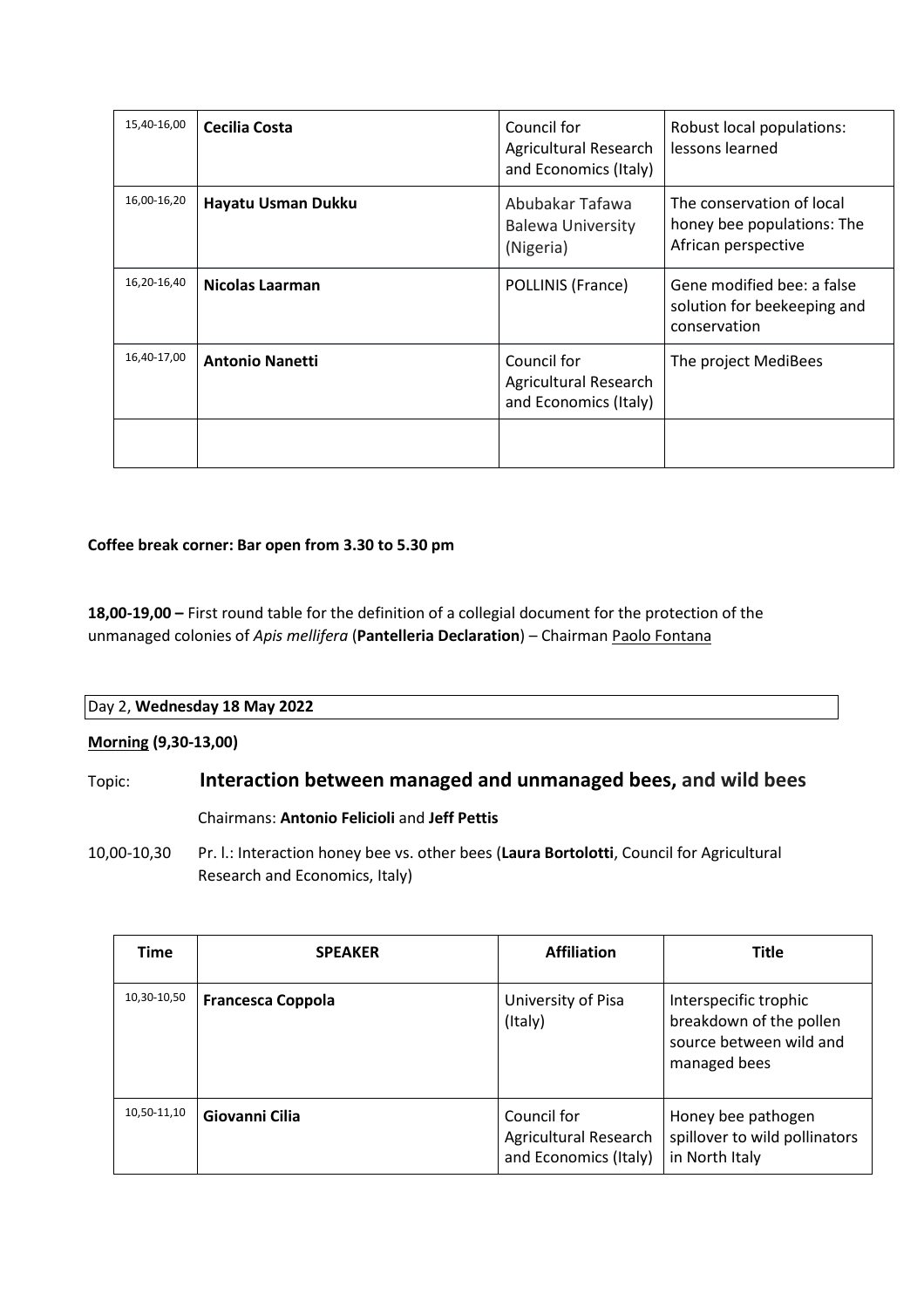| 11,10-11,30 | <b>Ingolf Steffan-Dewenter</b>                                                                                                            | University of<br>Würzburg (Germany)                                                                                                                       | Resource use and colony<br>performance of honey bees<br>in forest landscapes                    |
|-------------|-------------------------------------------------------------------------------------------------------------------------------------------|-----------------------------------------------------------------------------------------------------------------------------------------------------------|-------------------------------------------------------------------------------------------------|
| 11,30-11,50 | F. Cappa, R. Cervo & A. Cini                                                                                                              | University of Florence<br>(Italy)                                                                                                                         | Antagonistic interactions<br>between wild bees,<br>managed honey bee<br>colonies and wasps      |
| 11,50-12,10 | Monica Vercelli, Antonio Felicioli,<br>Marino Quaranta, Rafael De Silveira<br><b>Bueno, Tommaso La Mantia &amp; Gabriella</b><br>Lo Verde | Ispra (Italy);<br>University of Pisa<br>(Italy); Council for<br><b>Agricultural Research</b><br>and Economics<br>(Italy) University of<br>Palermo (Italy) | How many managed honey<br>bee colonies in a semiarid<br>island? The case study<br>of Lampedusa. |
| 12,10-12,30 |                                                                                                                                           |                                                                                                                                                           |                                                                                                 |

#### **Coffee break corner: Bar open from 10.00 to 12.00 am**

#### **Afternoon (14,30-17,00)**

## Topic: **The value and the conservation of** *Apis mellifera* **unmanaged colonies**

Chairmans: **Valeria Malagnini** and **Delphine Panziera** 

14,30-15,00 Pr. l.: Honey bees surviving *Varroa destructor* infestations in the World: lessons we can take (**Yves le Conte**, French National Institute for Agriculture, Food, and Environment)

| <b>Time</b> | <b>SPEAKER/TOPIC</b>     | <b>Affiliation</b>                                                                           | <b>Title</b>                                                                        |
|-------------|--------------------------|----------------------------------------------------------------------------------------------|-------------------------------------------------------------------------------------|
| 15,00-15,20 | N. G. Meloni & I. Floris | University of Vienna<br>(Austria); University<br>of Sassari (Italy)                          | Wild, Domesticated, Native:<br>Humans-Bees Relationship<br>in Cultural Anthropology |
| 15,20-15,40 | <b>Fanny Mondet</b>      | <b>French National</b><br>Institute for<br>Agriculture, Food,<br>and Environment<br>(France) | Molecular basis for the<br>resistance to varroa                                     |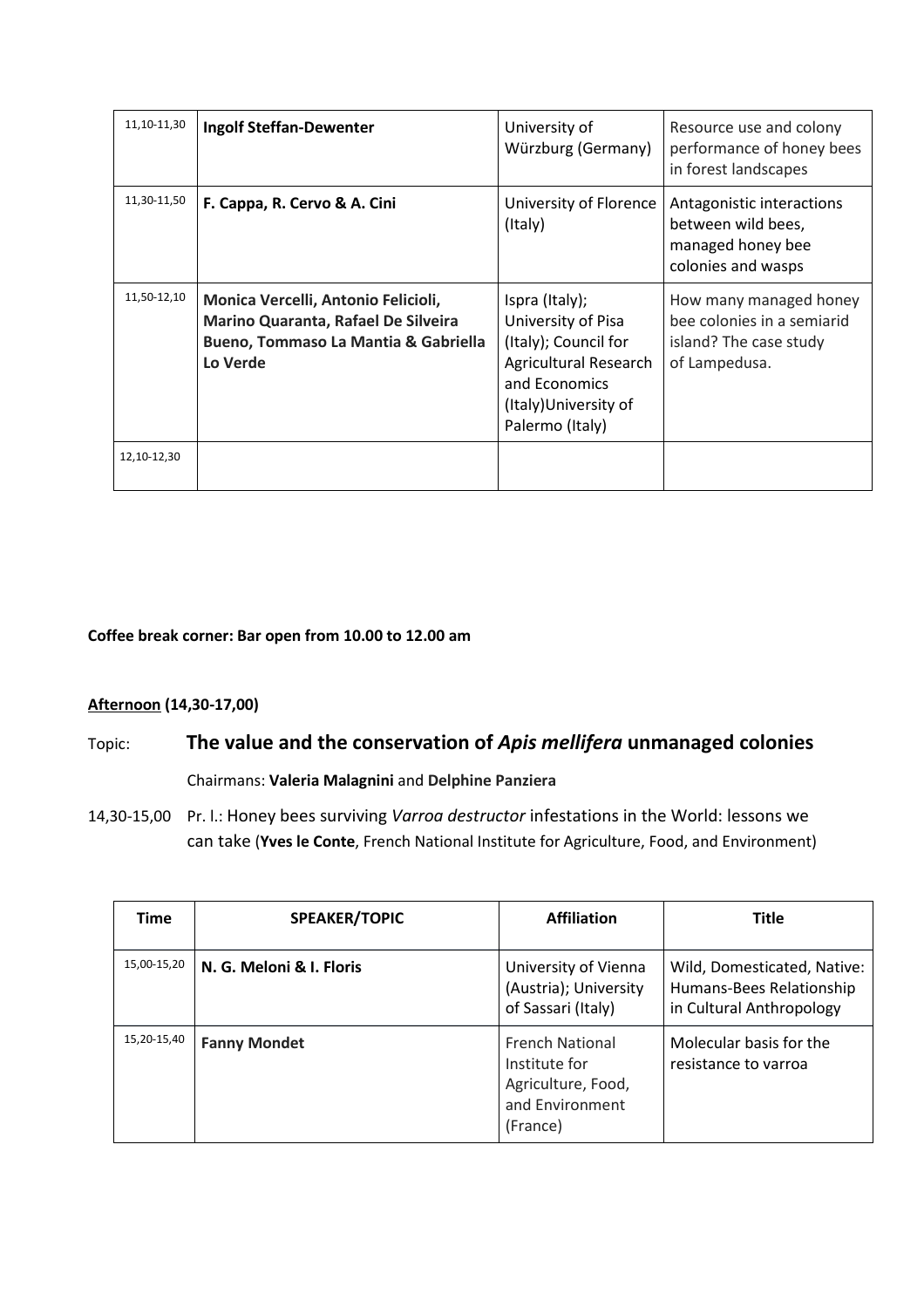| 15,40-16,00 | <b>Delphine Panziera</b>                                                                           | Wageningen<br>University &<br>Research<br>(Netherlands) | Small rewilding project<br>using nest boxes in The<br>Netherlands and the<br>(naturally-selected)<br>mechanisms involved in<br>resistance to Varroa                   |
|-------------|----------------------------------------------------------------------------------------------------|---------------------------------------------------------|-----------------------------------------------------------------------------------------------------------------------------------------------------------------------|
| 16,00-16,20 | Ginevra Celani, Anna Berti Suman,<br>Antonello Iannacci, Simone Bergonzoli &<br><b>Danny Clice</b> | <b>Resilient Bee APS</b>                                | Citizen science for the<br>monitoring of Italian<br>unmanaged honey bees:<br>implementation of<br>measurement protocols and<br>"bee guardians"<br>management systems. |
| 16,20-17,00 | G. Meloni & M. Leimstättner                                                                        | University of Vienna<br>(Austria)                       | The Journey of the Bees $-$<br>Nomadic Beekeeping in<br>Europe (Movie)                                                                                                |

#### **Coffee break corner: Bar open from 3.30 to 5.30 pm**

**18,00-19,00** – Second round table for the definition of a collegial document for the protection of the unmanaged colonies of *Apis mellifera* (**Pantelleria Declaration**) – Chairman Fani Hatjina

#### Day 3, **Thursday 19 May 2022**

**Morning (10,00-13,10):** 

#### Topic: **Monitoring wild pollinators and wild** *Apis mellifera*

Chairman: **Monica Vercelli/Marino Quaranta**

09,30-10,00 **welcome coffee** 

10,00-10,30 Pr. l.: Red list - state of play - bees and other pollinators (**Marino Quaranta**, Council for Agricultural Research and Economics, Italy)

| Time        | <b>SPEAKER</b>     | <b>Affiliation</b>                | <b>Title</b>                                                                                                     |
|-------------|--------------------|-----------------------------------|------------------------------------------------------------------------------------------------------------------|
| 10,30-10,50 | Paolo Fontana      | Edmund Mach<br>Foundation (Italy) | Mapping and monitoring<br>Western honey bee<br>unmanaged colonies                                                |
| 10,50-11,10 | <b>Arrigo Moro</b> | Honey Bee Watch<br>Team (Italy)   | Honey Bee Watch: An<br>International Scientific<br>Initiative for the Protection of<br><b>Surviving Colonies</b> |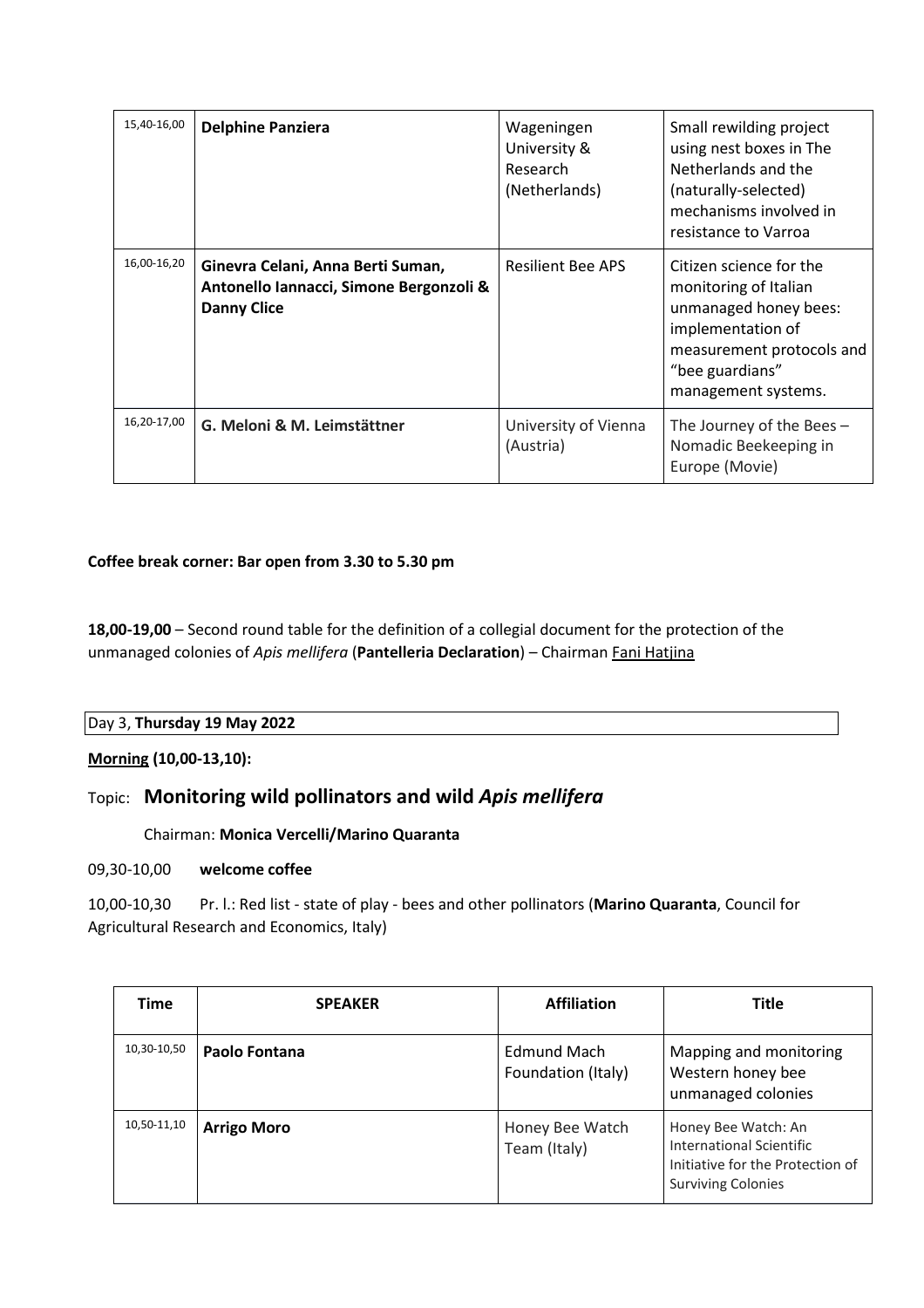| 11,10-11,30 | <b>Fabrice Requier</b>                        | <b>French National</b><br>Research Institute for<br>Sustainable<br>Development<br>(France) | Wild-living honey bees in<br>Europe: colony density,<br>survival rate and<br>conservation plans                                               |
|-------------|-----------------------------------------------|--------------------------------------------------------------------------------------------|-----------------------------------------------------------------------------------------------------------------------------------------------|
| 11,30-11,50 | <b>Simone Flaminio</b>                        | Council for<br>Agricultural Research<br>and Economics (Italy)                              | Beewatching citizen science<br>on bees                                                                                                        |
| 11,50-12,10 | <b>Manuela Giovanetti</b>                     | Council for<br>Agricultural Research<br>and Economics (Italy)                              | BeeNet wild bee monitoring                                                                                                                    |
| 12,10-12,30 | Andree Cappellari & Valeria Malagnini         | University of Padua<br>(Italy)<br><b>Edmund Mach</b><br>Foundation (Italy)                 | The effect of seasonality and<br>landscape composition on<br>pollen                                                                           |
| 12,30-12,50 | <b>Gianfranco Caoduro &amp; Nicola Tormen</b> | <b>World Biodiversity</b><br>Association (Italy)                                           | From natural beekeeping to<br>the San Michele all'Adige<br>Declaration to the Domus<br>mellifera project: from<br>beekeeping to biodiversity. |
|             |                                               |                                                                                            |                                                                                                                                               |

#### **Coffee break corner: Bar open from 10.00 to 12.00 am**

#### **Afternoon (14,30-18,30)**

#### Topic: **The protection of unmanaged colonies of** *Apis mellifera* **and of other bees -** Chairman: **Gennaro Di Prisco**

14,30-15,00 Pr. l.: Italian and EU legislation for the protection of bees (**Noa Simon Delso & Piotr Medrzycki,** Beelife, Belgium; Council for Agricultural Research and Economics, Italy)

| Time        | <b>SPEAKER/TOPIC</b>         | <b>Affiliation</b>            | Title                                                                                                  |
|-------------|------------------------------|-------------------------------|--------------------------------------------------------------------------------------------------------|
| 15,00-15,20 | <b>Chiara Benedetta Boni</b> | University of Pisa<br>(Italy) | Threats for wild<br>bumblebees conservation<br>on three islands of Tuscan<br>Archipelago National Park |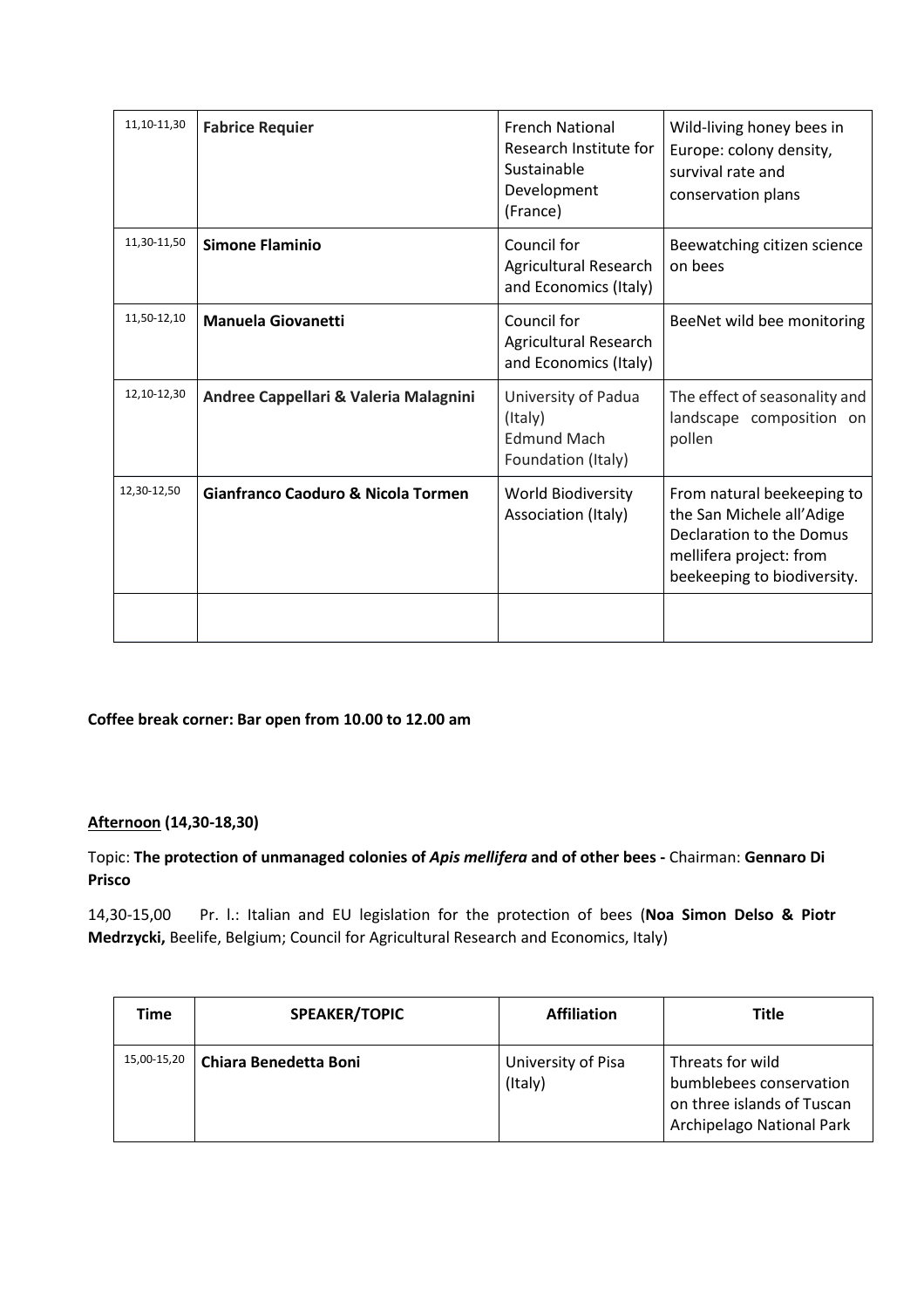| 15,20-15,40 | Anna Gajda, Ewa Mazur & Bartłomiej<br><b>Molasy</b>                                                                | Warsaw Agricultural<br>University (Poland)                                                                                                                                                          | Research on the causes of<br>death of honey bee colonies<br>(Apis mellifera l.) inhabiting<br>log hives in the Klodzka<br>Valley - Case study |
|-------------|--------------------------------------------------------------------------------------------------------------------|-----------------------------------------------------------------------------------------------------------------------------------------------------------------------------------------------------|-----------------------------------------------------------------------------------------------------------------------------------------------|
| 15,40-16,00 | Fani Hatjina, Sjef Van der Steen &<br><b>INSIGNIA consortium</b>                                                   | <b>INSIGNIA -EU</b><br>consortium                                                                                                                                                                   | Biomonitoring of<br>environmental pollutants                                                                                                  |
| 16,00-16,20 | <b>Ilaria Negri</b>                                                                                                | Università Cattolica<br>del Sacro Cuore,<br>Piacenza (Italy)                                                                                                                                        | Airborne particulate matter:<br>a potential threat to<br>pollinators                                                                          |
| 16,20-16,40 | <b>Keith Browne</b>                                                                                                | National University of<br><b>Dublin</b><br>(Ireland)                                                                                                                                                | Protecting honey bees on<br>the island of Ireland: Our<br>journey from discovery to<br>legislation                                            |
| 16,40-17,00 | Karen Power, Tecla Toscano, Gennaro<br>Altamura, Patrizio Catalano, Manuela<br><b>Martano &amp; Paola Maiolino</b> | CERVENE, Dep. of<br><b>Veterinary Medicine</b><br>and Animal<br>Productions (Italy);<br>Ist. Zooprofilattico<br>Sperimentale del<br>Mezzogiorno (Italy);<br>Dip. prevenzione asl<br>Na2Nord (Italy) | Vespa orientalis: a possible<br>vector for honeybee<br>pathogens                                                                              |
| 17,00-17,20 | <b>Antonio Nanetti</b>                                                                                             | Council for<br><b>Agricultural Research</b><br>and Economics (Italy)                                                                                                                                | Beepath                                                                                                                                       |

#### **Coffee break corner: Bar open from 3.30 to 5.30 pm**

**17,30-18,30** - Final round table for the definition of a collegial document for the protection of the unmanaged colonies of *Apis mellifera* (**Pantelleria Declaration**) - Chairman: Monica Vercelli

#### Day 4, **Friday 20 May 2022**

#### **Morning (9,30,00-13,00)**

#### Topic: **World bee day**

9,30-11,00 Celebration of world bee day (**Authorities**) M. **Giarratano** (Ecological Transition Ministery) Salvatore **Gabriele** (Pantelleria Island National Park - President) Toni **Scilla** (Sicilian Region - Agricutlural Assessor) Vincenzo **Campo** (Pantelleria Municipalità - Mayor)